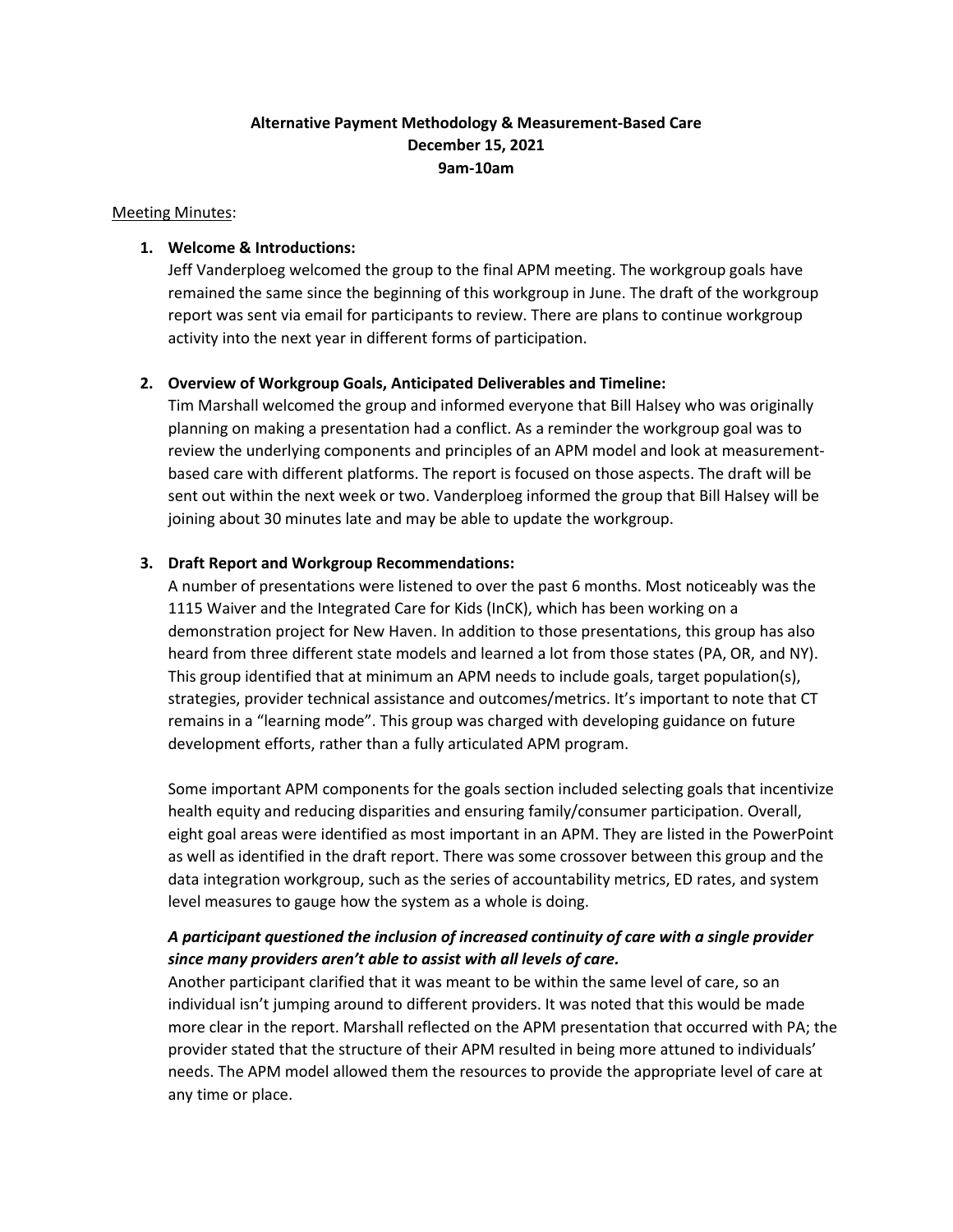Later in the meeting a participant raised further concern regarding this priority; they were concerned regarding referencing a single provider because mid-level agencies don't necessarily have larger support. They recommended expanding the bullet in the report to make sure we are referring broadly to the continuity of care. It's important for children and families to have a supportive transition vs. a drop off. The importance of care management/care coordination could be a way to address the concerns.

*A participant noted that it should be explicitly stated that the goal is client health outcomes.* Vanderploeg mentioned that there is some references to higher levels of goals, but there is definitely space in this document to make the child/family goals more present.

## *A participant commented they were confused regarding the references to adults/adult services.*

Marshall asked for a few examples to understand better. The participant referenced the 1115 waiver and CCBHC, both are primarily adult levels of care. Marshall stated that the 1115 waiver mainly impacts the adult residential services, however there was also an adolescent facility section. The primary reason for including these was learning from the alternative payment models of different varieties are already being used in Connecticut. CCBHC is primarily an adultbased model but it does call for addressing children's mental health. Marshall noted the report would be clear in referring to certain principles of APM in these settings. Any of the lessons learned from the adult based initiatives would need to be thoughtfully applied to child and family populations.

One of the objectives was to integrate primary care with behavioral health care; it is a big ambition. The participants want to make sure this process is being done in a strategic way due to the lack of supply of behavioral health providers vs. primary care providers. Primary Care has seen a shortage as well lately. Vanderploeg noted that it is a good point to remember that all of the workgroups have common themes of need for funding, rates, and direct investment to the pipeline.

A participant further discussed the integration of behavioral and primary care; there are models that integrate, however the collaborative model is not reimbursable under Medicaid. Bringing behavioral health care into primary care brings an added cost. Need to understand that after nearly two years of the pandemic, there is a new reality of the workforce that needs to be addressed. It may be more accurate to develop a goal around sustaining a capable workforce. It's about being able to hire and keep staff members so the people we are servicing are not constantly changing providers. The focus in CT has been primarily about behavioral health going into primary care and enhancing access, but not on bringing primary care into behavioral health systems. This is critical to youth with high needs that do not have their basic medical needs met by primary care providers.

The target population selection should reflect the overarching goal of reducing health disparities and increasing equity. Vanderploeg asked about any additional high need target populations that could be a focus of an APM strategy.